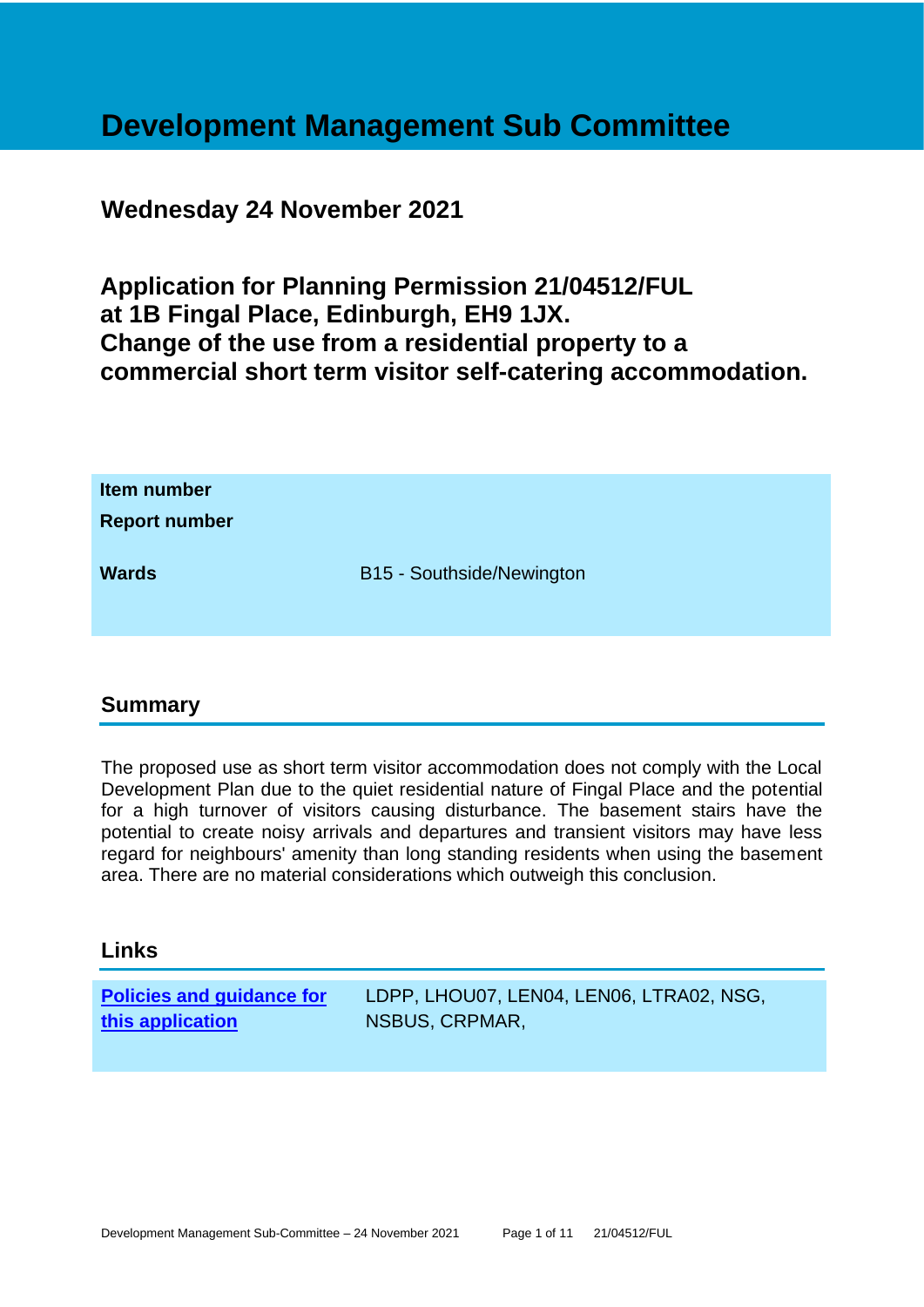# **Report**

# **Application for Planning Permission 21/04512/FUL at 1B Fingal Place, Edinburgh, EH9 1JX. Change of the use from a residential property to a commercial short term visitor self-catering accommodation.**

## **Recommendations**

**1.1** It is recommended that this application be Refused for the reasons below.

#### **Background**

#### **2.1 Site description**

The application property is a basement flat in a tenemental building on the corner of Fingal Place and Argyle Place.

It is a one bedroomed flat with a basement area to the front for private use. There is no shared access or amenity space.

The building is category B listed (Listed building reference 30371, listed 14 December 1970).

This application site is located within the Marchmont, Meadows and Bruntsfield Conservation Area.

#### **2.2 Site History**

There is no relevant planning history for this site.

#### **Main report**

#### **3.1 Description of the Proposal**

It is proposed to change the use of the property from residential to short stay let (STL).

No external or internal physical alterations are proposed.

#### Supporting information

- − schedule of accommodation
- − title information

This is available to view on the Planning and Building Standards Online Services.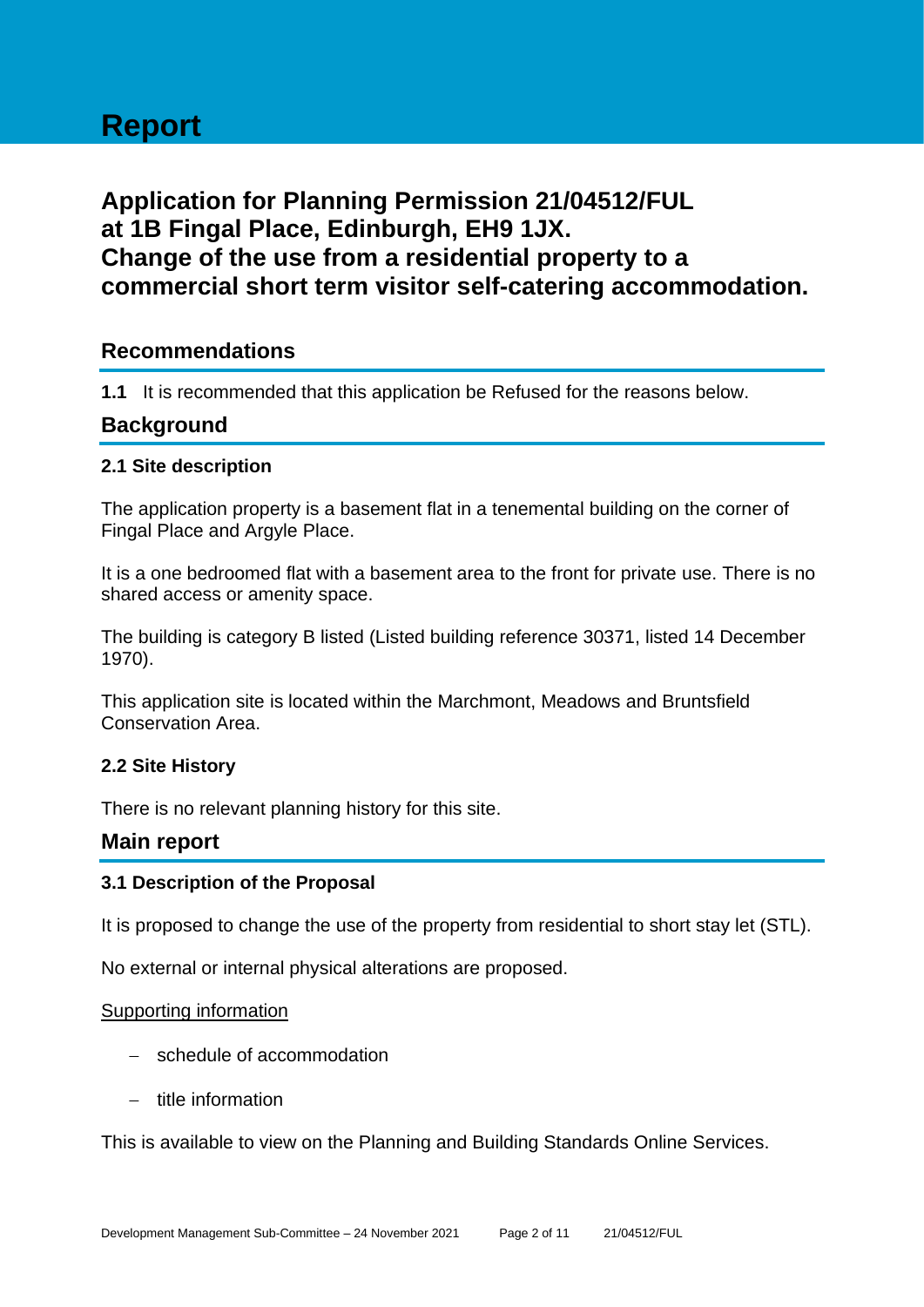#### **3.2 Determining Issues**

Section 25 of the Town and Country Planning (Scotland) Act 1997 states - Where, in making any determination under the planning Acts, regard is to be had to the development plan, the determination shall be made in accordance with the plan unless material considerations indicate otherwise.

Section 59 of the Planning (Listed Buildings and Conservation Areas) (Scotland) Act 1997 states that in considering whether to grant planning permission for development which affects a listed building or its setting, a planning authority shall have special regard to the desirability of preserving the building or its setting or any features of special architectural or historic interest which it possesses.

Section 64 of the Planning (Listed Buildings and Conservation Areas) (Scotland) Act 1997 states - special attention shall be paid to the desirability of preserving or enhancing the character or appearance of the conservation area.

Do the proposals comply with the development plan?

If the proposals do comply with the development plan, are there any compelling reasons for not approving them?

If the proposals do not comply with the development plan, are there any compelling reasons for approving them?

#### **3.3 Assessment**

To address these determining issues, the Committee needs to consider whether:

- a) the proposal is acceptable in principle;
- b) the development has special regard to the desirability of preserving the listed building, its setting or any features of special architectural or historic interest;
- c) the development preserves or enhances the special character or appearance of the conservation area;
- d) there are any parking issues and
- e) comments raised have been addressed.

#### a) Principle of Proposal

The main policy that is applicable to the assessment of short stay lets (STL) lets is LDP policy Hou 7 (Inappropriate Uses in Residential Areas) which states that developments, including changes of use which would have a materially detrimental impact on the living conditions of nearby residents, will not be permitted. There are no policies relating specifically to the control of short stay commercial visitor accommodation (STL) in the current Local Development Plan (LDP).

The non-statutory Guidance for Businesses states that an assessment of a change of use of dwellings to STL will have regard to:

- − The character of the new use and of the wider area;
- − The size of the property;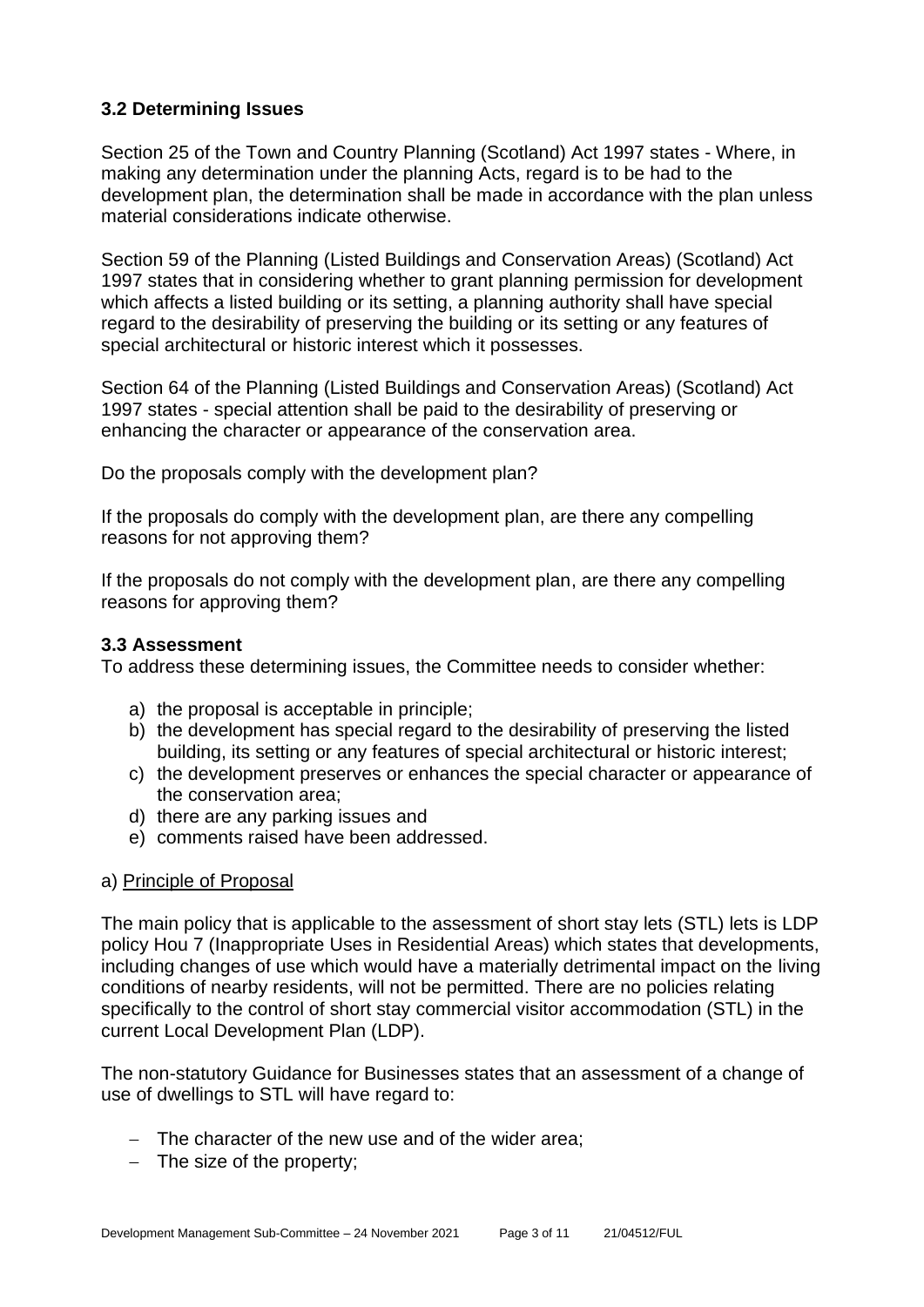- − The pattern of activity associated with the use including numbers of occupants, the period of use, issues of noise, disturbance and parking demand and
- − The nature and character of any services provided.

The guidance states that a change of use in flatted properties will generally only be acceptable where there is a private access from the street, except in the case of HMOs.

In connection to short stay lets it states - "The Council will not normally grant planning permission in respect of flatted properties where the potential adverse impact on residential amenity is greatest".

There has been a number of appeal decisions which have helped to assess whether short stay visitor accommodation is acceptable or not. These appeals are material planning considerations. The main determining issues in these cases relate to the following:

- − The location of the property and, in particular, whether it is part of a common stair shared by residents. Typically, appeals are successful where the property has its own private access;
- The frequency of movement and likely disturbance for neighbours, and whether this is likely to be more than a full-time tenant occupying the flat. Generally, the smaller the flat the less likelihood of disturbance to neighbours;
- − The impact on the character of the neighbourhood. Again, this often relates to the size of the property and whether anyone renting it for a few days is likely to shop or use local services any differently from a long-term tenant;
- − The nature of the locality and whether the property is located within an area of activity such as being on a busy road or near shops and other commercial services. As such, residents would be accustomed to some degree of ambient noise/ disturbance.

These appeals have also found that short stay visitor accommodation units can be acceptable in predominately residential areas.

Paragraph 220 of the LDP acknowledges that tourism is the biggest source of employment in Edinburgh, providing jobs for over 31,000 people. Whilst there is not a specific LDP policy relating to the jobs created through the required care, maintenance and upkeep of STL properties, the economic benefits are a material planning consideration.

The property is located in a residential area. The proposed use would enable a large number of visitors to arrive and stay at the premises for a short period of time on a regular basis throughout the year in a manner dissimilar to that of permanent residents. There is also no guarantee that guests would not come and go frequently throughout the day and night and transient visitors may have less regard for neighbours' amenity than long standing residents.

The property is accessed from basement stairs from the pavement and the potential for noise from luggage being wheeled up and down is considerable and likely to cause disturbance.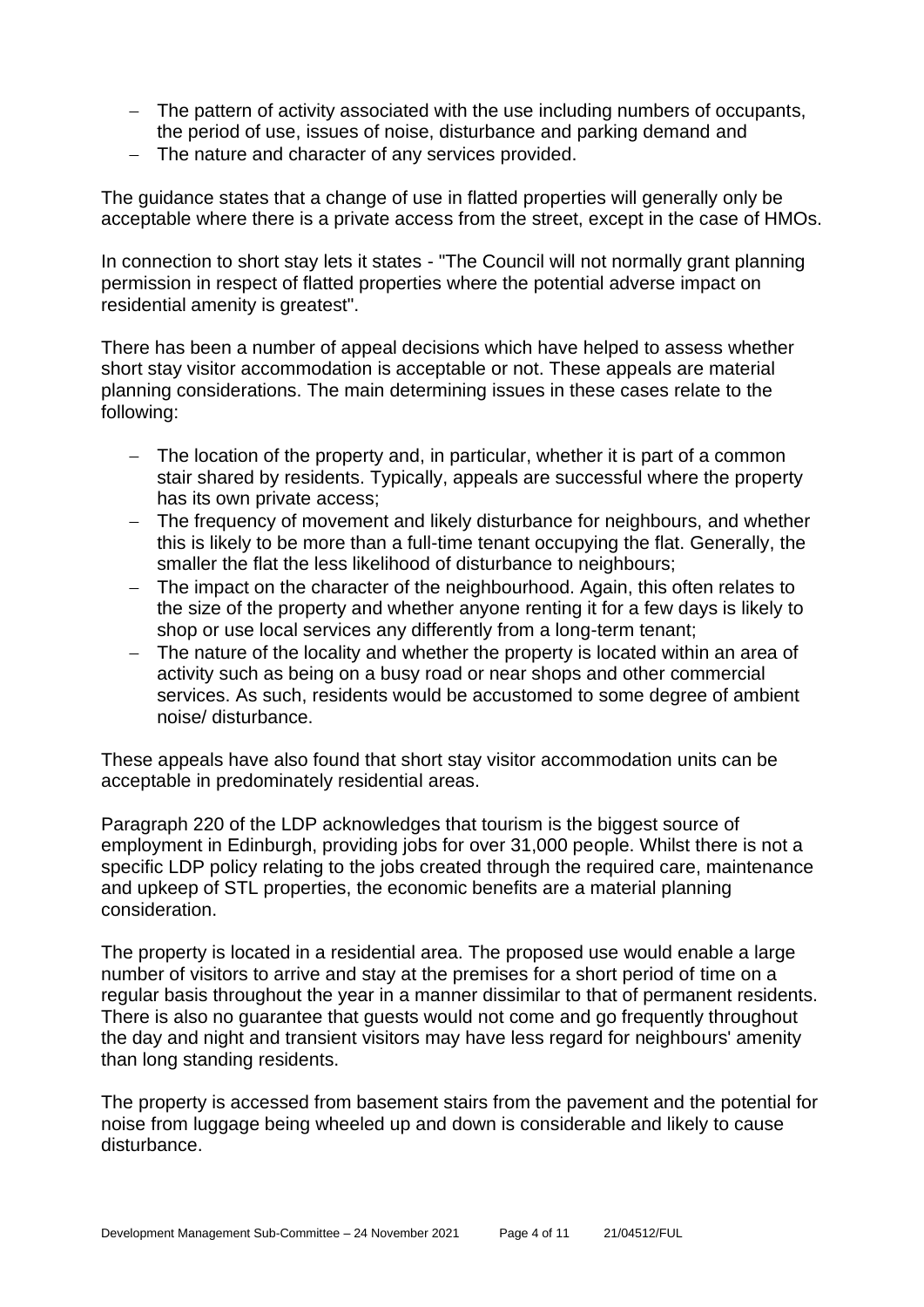There is a private amenity space to the front and there is a table and chairs located there. Visitors have a right to use that amenity space, but transient visitors are less likely to have regard for residential neighbours and the use of this area has the potential to impact on what is a relatively quiet residential street and particularly the neighbours on the upper floors.

In terms of refuse collections, STLs normally use communal bins in the same way that residential occupants would use them. In addition, there is no definition of over-tourism and no statutory policies with regard to this in the Local Development Plan and therefore concerns about lack of long-term residents cannot be addressed under the current Development Plan.

Despite Scottish Planning Policy and other Government guidance on housing, there are no statutory policies on the loss of housing in the current Development Plan.

Due to the quiet residential nature of Fingal Place and the potential for a high turnover of visitors causing disturbance, the proposed use does not comply with policy Hou 7.

#### b) Listed Building

Section 59 (1) of the Planning (Listed Building and Conservation Areas) (Scotland) Act 1997 states:

*"In considering whether to grant planning permission for development which affects a listed building or its setting, a planning authority or the Secretary of State, as the case may be, shall have special regard to the desirability of preserving the building or its setting or any features of special architectural or historic interest which it possesses"*

Historic Environment Scotland's (HES) Guidance Notes on Managing Change in the Historic Environment sets out the principles for alterations to listed buildings including physical alterations and change of use.

LDP Policy Env 4, Listed Buildings - Alterations and Extensions, permits alterations to listed buildings when they are justified, in keeping with its character and can be undertaken without damage to historic structures or diminution of interest.

There are no external or internal alterations proposed. Based on the information submitted at this stage, the change of use will not have a material impact on the special interest of the listed building.

The proposal complies with LDP Policy Env 4 and Section 59 (1) of the Planning (Listed Building and Conservation Areas) (Scotland) Act 1997.

#### c) Conservation Area

Section 64(1) of the Planning (Listed Buildings and Conservation Areas) (Scotland) Act 1997 states:

*"In exercise, with respect to any buildings or other land in a conservation area, of any powers under any of the provisions in subsection (2), special attention shall be paid to the desirability of preserving or enhancing the character or appearance of that area."*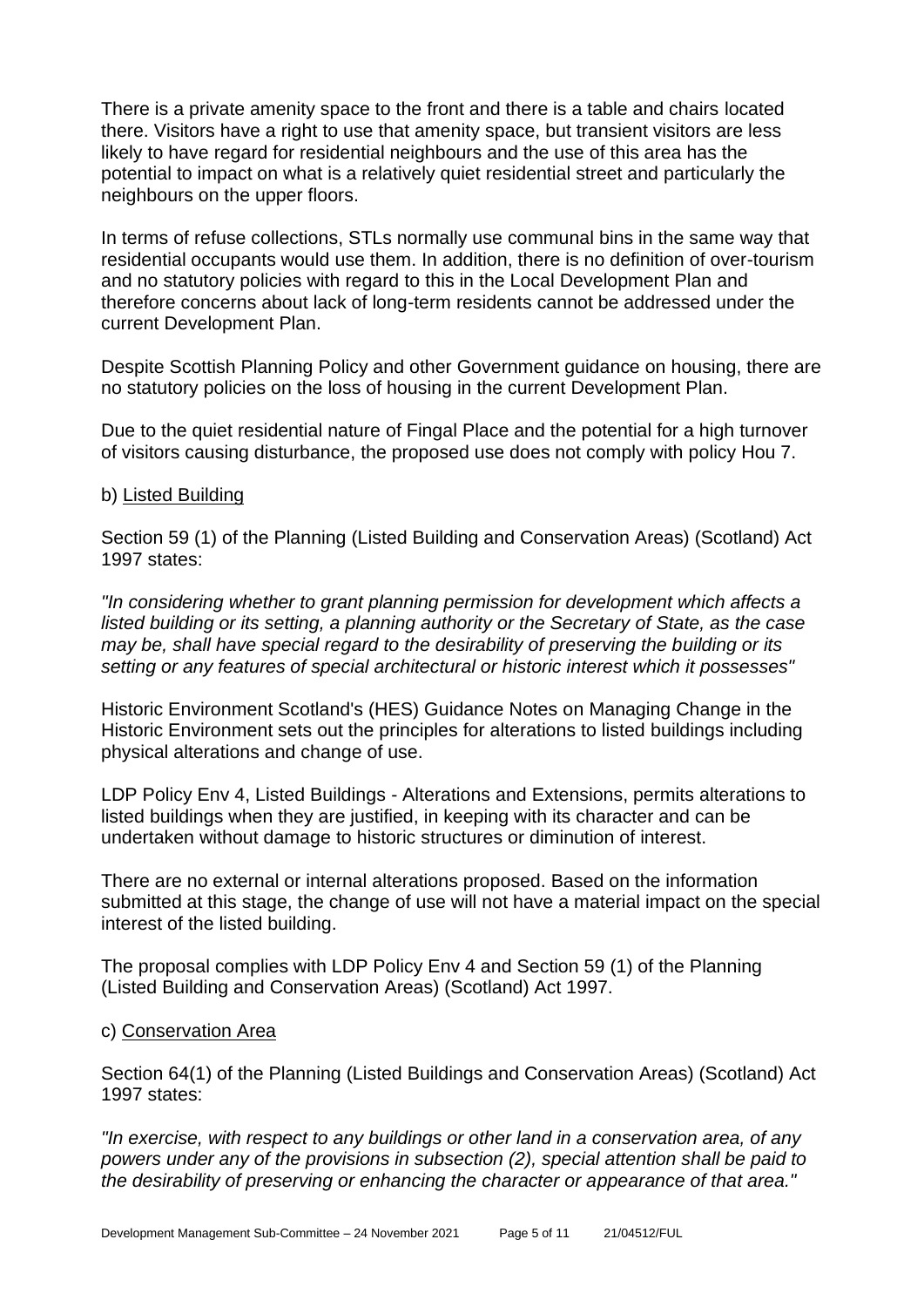LDP Policy Env 6 (Conservation Areas - Development) states that development within a conservation area will be permitted if it preserves or enhances the special character or appearance of the conservation area and is consistent with the relevant conservation area character appraisal and demonstrates high standards of design and utilises materials appropriate to the historic environment.

The Marchmont, Meadows and Bruntsfield Conservation Area Character Appraisal emphasises the well-proportioned Victorian tenemental perimeter blocks with Baronial detailing and the substantial area of the open parkland formed by the Meadows and Bruntsfield Links.

There are no external alterations and the development preserves both the character and appearance of the conservation area. The change of use from a one-bedroom domestic flat to a short-term let will not have any material impact on the character of the conservation area. The change of use would preserve the appearance of the conservation area.

The proposal complies with LDP Policy Env 6.

#### d) Parking

There is no parking associated with the development. Visitors are entitled to park in the street in line with parking regulations.

#### e) Public comments

#### **Material comments - objection**

- − noise from visitors addressed in section 3.3a)
- − refuse collection addressed in section 3.3a)
- − over tourism and lack of long-term residents addressed in section 3.3a)
- − contrary to SPP and SG housing policy addressed in section 3.3a)
- − parking capacity addressed in section 3.3d)

#### **Non-material comments**

- − short stay lets makes housing unaffordable this is not a material planning consideration
- − too many Airbnb's this is largely a commercial consideration rather than a planning consideration
- − area is not short of hotels and other holiday accommodation this is not a material planning consideration

#### **Conclusion**

The proposed use as short term visitor accommodation does not comply with the Local Development Plan due to the quiet residential nature of Fingal Place and the potential for a high turnover of visitors causing disturbance.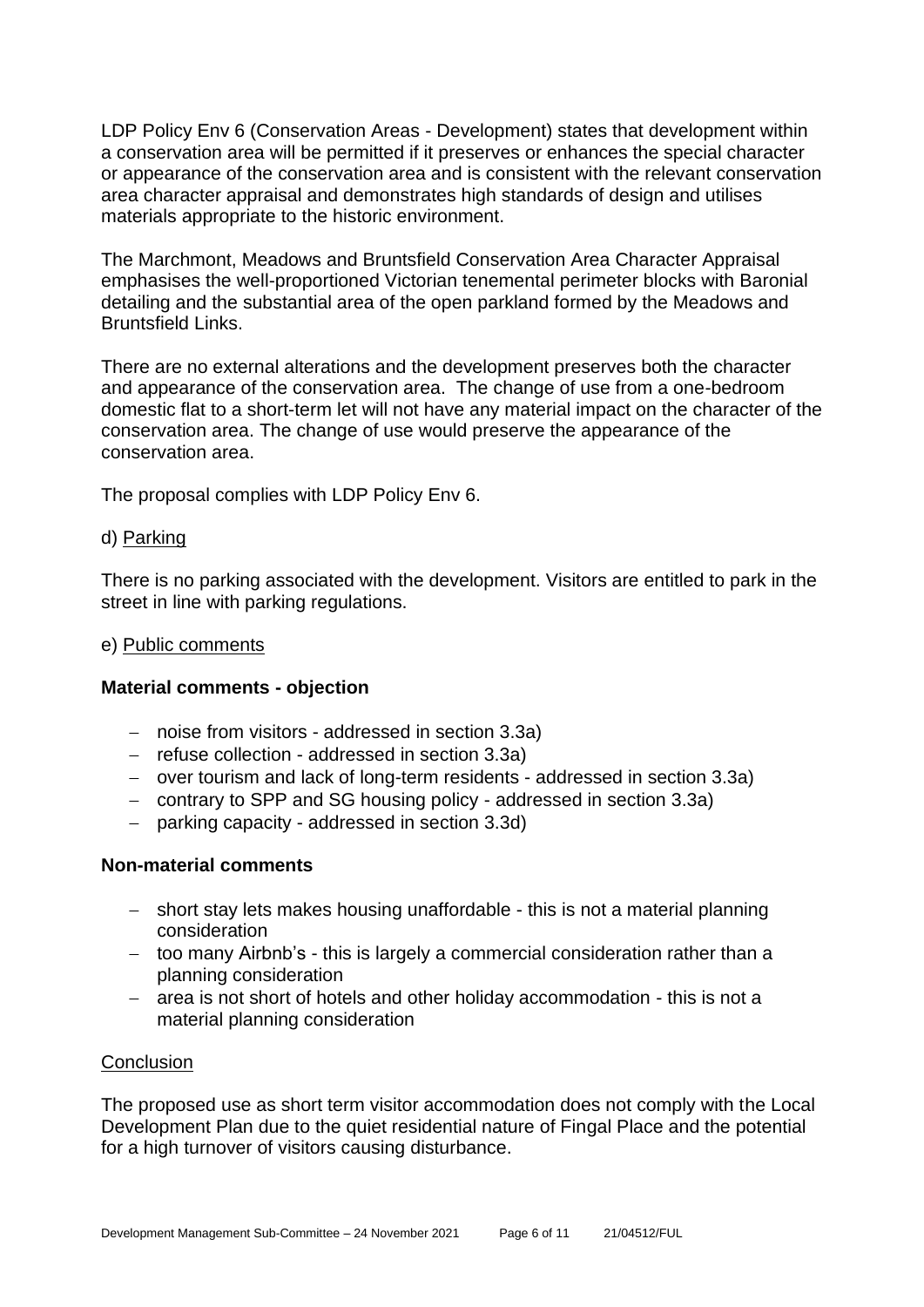The basement stairs have the potential to create noisy arrivals and departures and transient visitors may have less regard for neighbours' amenity than long standing residents when using the basement area. There are no material considerations which outweigh this conclusion.

It is recommended that this application be Refused for the reasons below.

#### **3.4 Conditions/reasons**

#### **Reasons**:-

1. The proposed use as short term visitor accommodation is contrary to Policy Hou 7 (Inappropriate Uses in Residential Areas) due to the quiet residential nature of Fingal Place and the potential for a high turnover of visitors causing disturbance. The basement stair is likely to lead to noisy arrivals and departures and transient visitors may have less regard for neighbours' amenity than long standing residents.

# **Financial impact**

#### **4.1 The financial impact has been assessed as follows:**

There are no financial implications to the Council.

## **Risk, Policy, compliance and governance impact**

**5.1** Provided planning applications are determined in accordance with statutory legislation, the level of risk is low.

#### **Equalities impact**

#### **6.1 The equalities impact has been assessed as follows:**

The application has been assessed and has no impact in terms of equalities or human rights.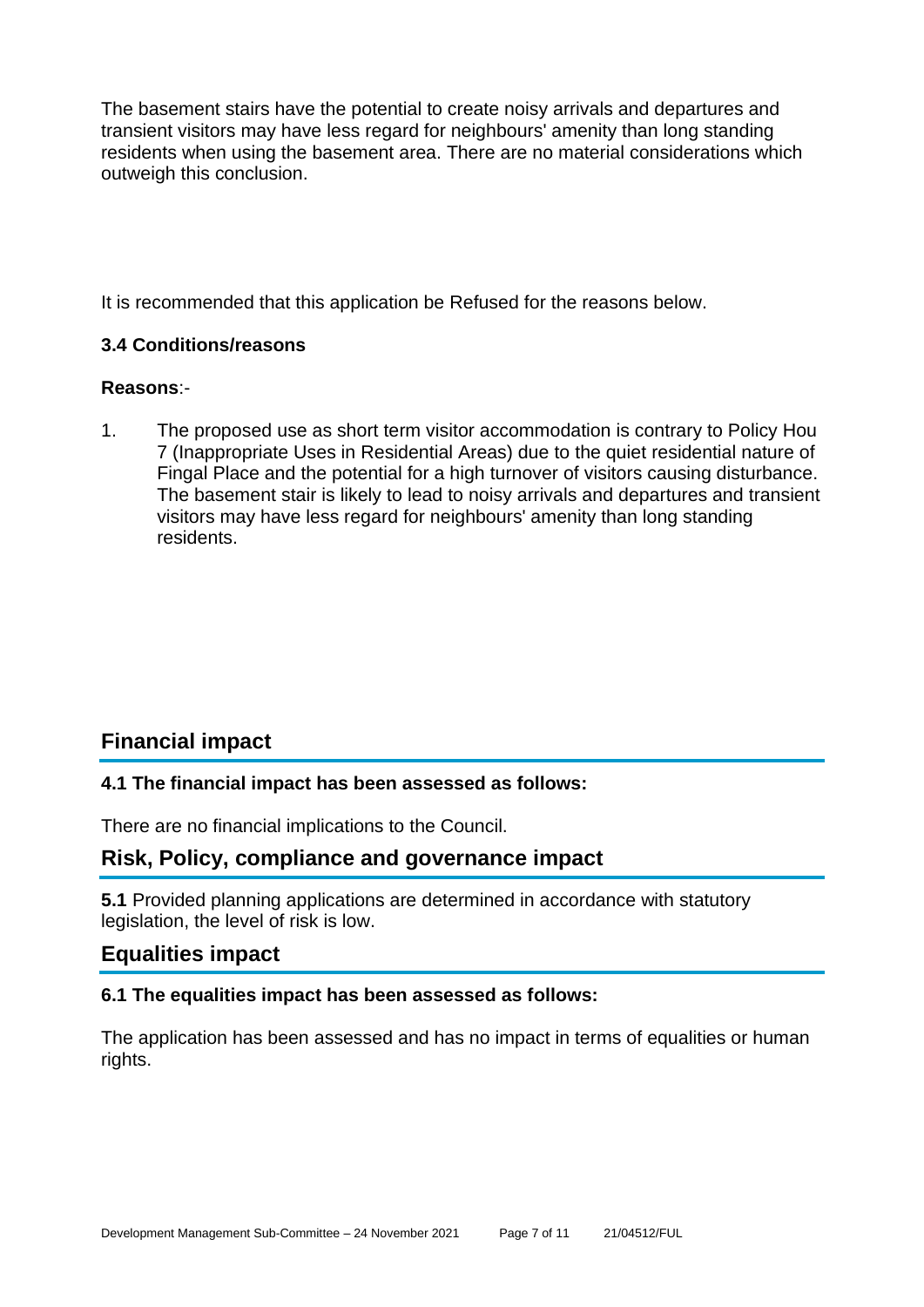# **Sustainability impact**

#### **7.1 The sustainability impact has been assessed as follows:**

This application is not subject to the sustainability requirements of the Edinburgh Design Guidance.

#### **Consultation and engagement**

#### **8.1 Pre-Application Process**

There is no pre-application process history.

#### **8.2 Publicity summary of representations and Community Council comments**

Four objections have been received.

#### **Background reading/external references**

- To view details of the application go to
- [Planning and Building Standards online services](https://citydev-portal.edinburgh.gov.uk/idoxpa-web/search.do?action=simple&searchType=Application)
- [Planning guidelines](http://www.edinburgh.gov.uk/planningguidelines)
- [Conservation Area Character Appraisals](http://www.edinburgh.gov.uk/characterappraisals)
- **[Edinburgh Local Development Plan](http://www.edinburgh.gov.uk/localdevelopmentplan)**
- **[Scottish Planning Policy](http://www.scotland.gov.uk/Topics/Built-Environment/planning/Policy)**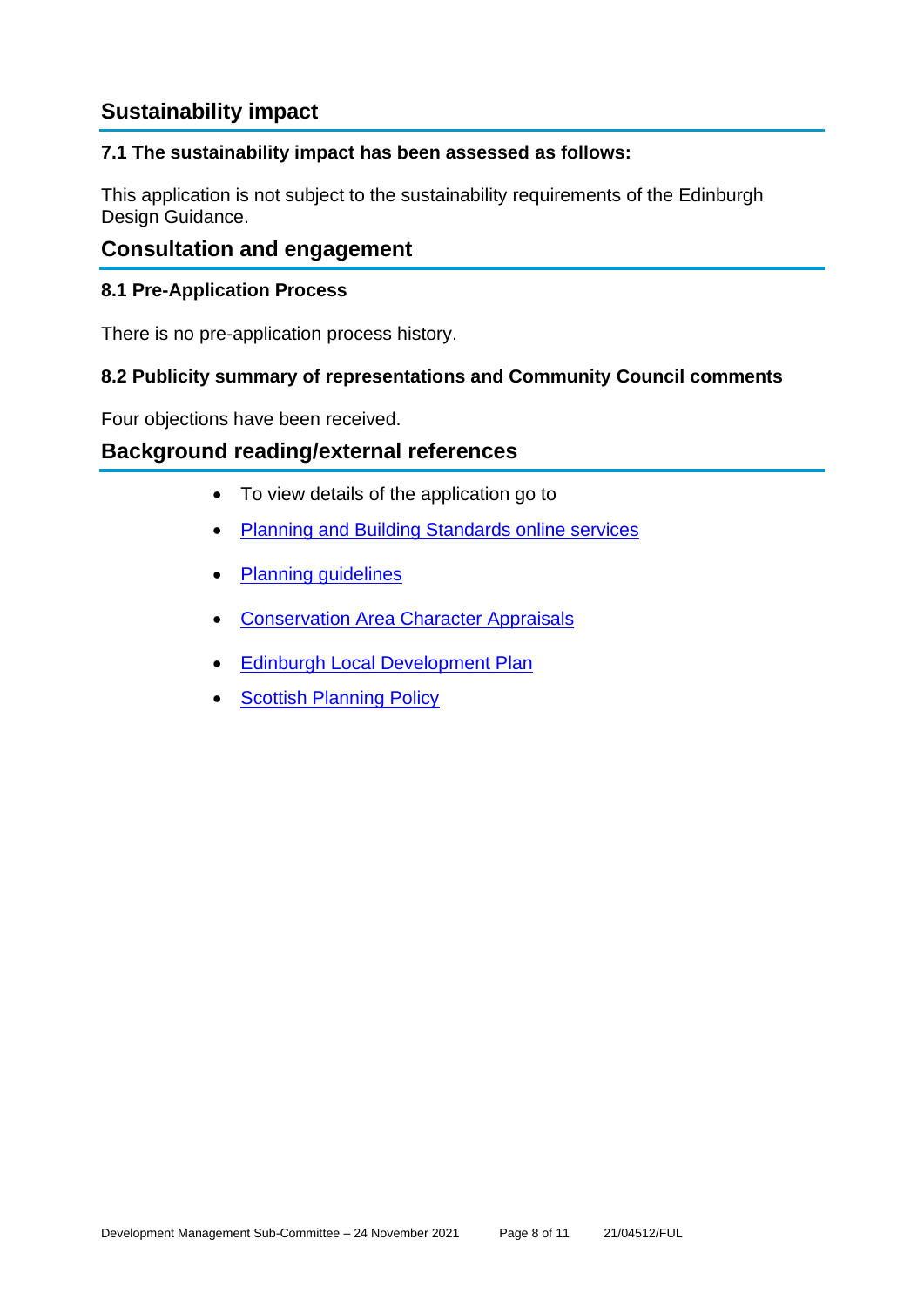| <b>Statutory Development</b><br><b>Plan Provision</b> | Urban area       |
|-------------------------------------------------------|------------------|
| Date registered                                       | 8 September 2021 |
| <b>Drawing numbers/Scheme</b>                         | 01, 02,          |
|                                                       | Scheme 1         |

**David Givan** Chief Planning Officer PLACE The City of Edinburgh Council

Contact: Nancy Jamieson, Team Manager E-mail:nancy.jamieson@edinburgh.gov.uk

#### **Links - Policies**

#### **Relevant Policies:**

#### **Relevant policies of the Local Development Plan.**

LDP Policy Hou 7 (Inappropriate Uses in Residential Areas) establishes a presumption against development which would have an unacceptable effect on the living conditions of nearby residents.

LDP Policy Env 4 (Listed Buildings - Alterations and Extensions) identifies the circumstances in which alterations and extensions to listed buildings will be permitted.

LDP Policy Env 6 (Conservation Areas - Development) sets out criteria for assessing development in a conservation area.

LDP Policy Tra 2 (Private Car Parking) requires private car parking provision to comply with the parking levels set out in Council guidance, and sets criteria for assessing lower provision.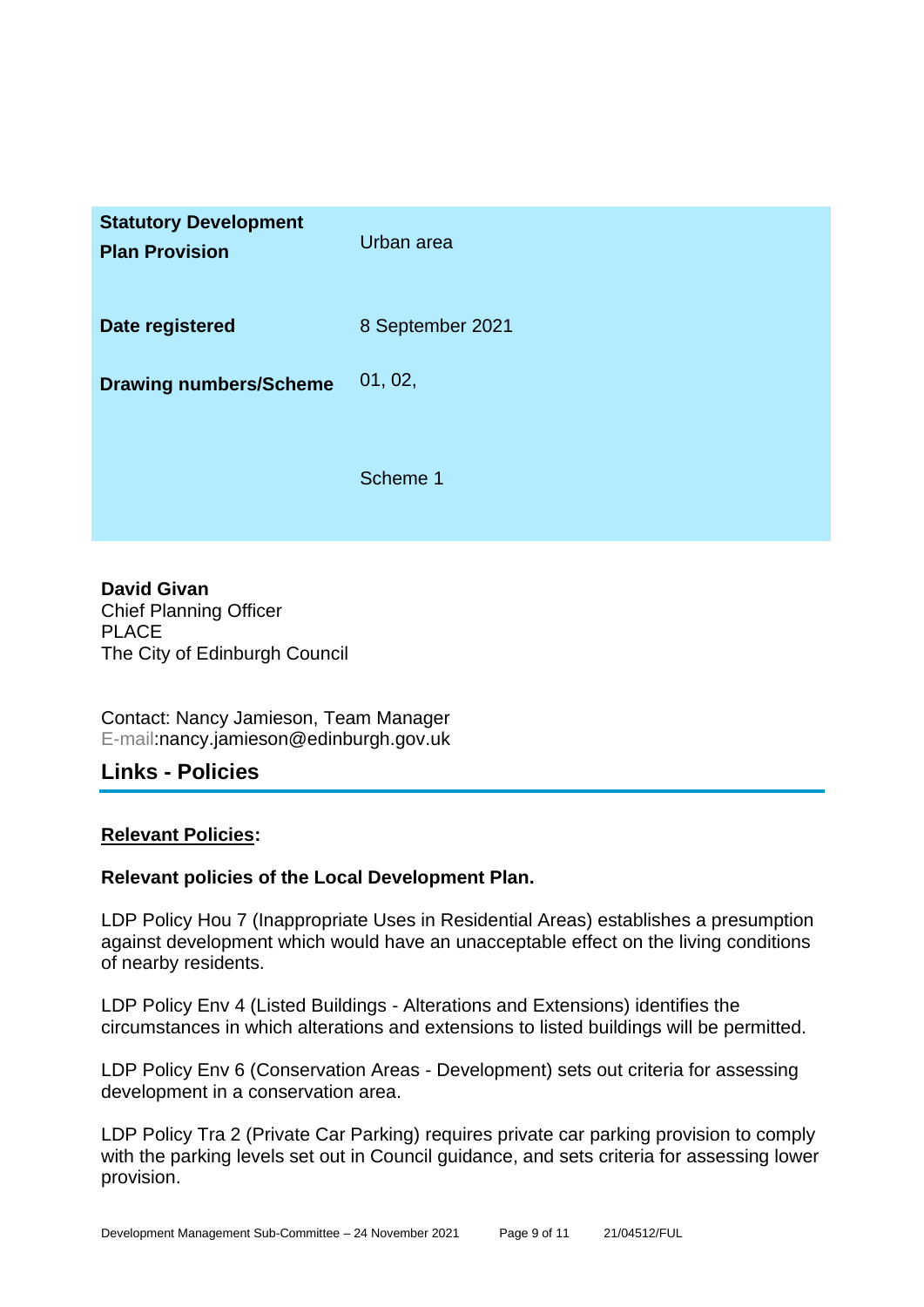#### **Relevant Non-Statutory Guidelines**

**Non-statutory guidelines** 'GUIDANCE FOR BUSINESSES' provides guidance for proposals likely to be made on behalf of businesses. It includes food and drink uses, conversion to residential use, changing housing to commercial uses, altering shopfronts and signage and advertisements.

The Marchmont, Meadows and Bruntsfield Conservation Area Character Appraisal emphasises the well-proportioned Victorian tenemental perimeter blocks with Baronial detailing and the substantial area of the open parkland formed by the Meadows and Bruntsfield Links.